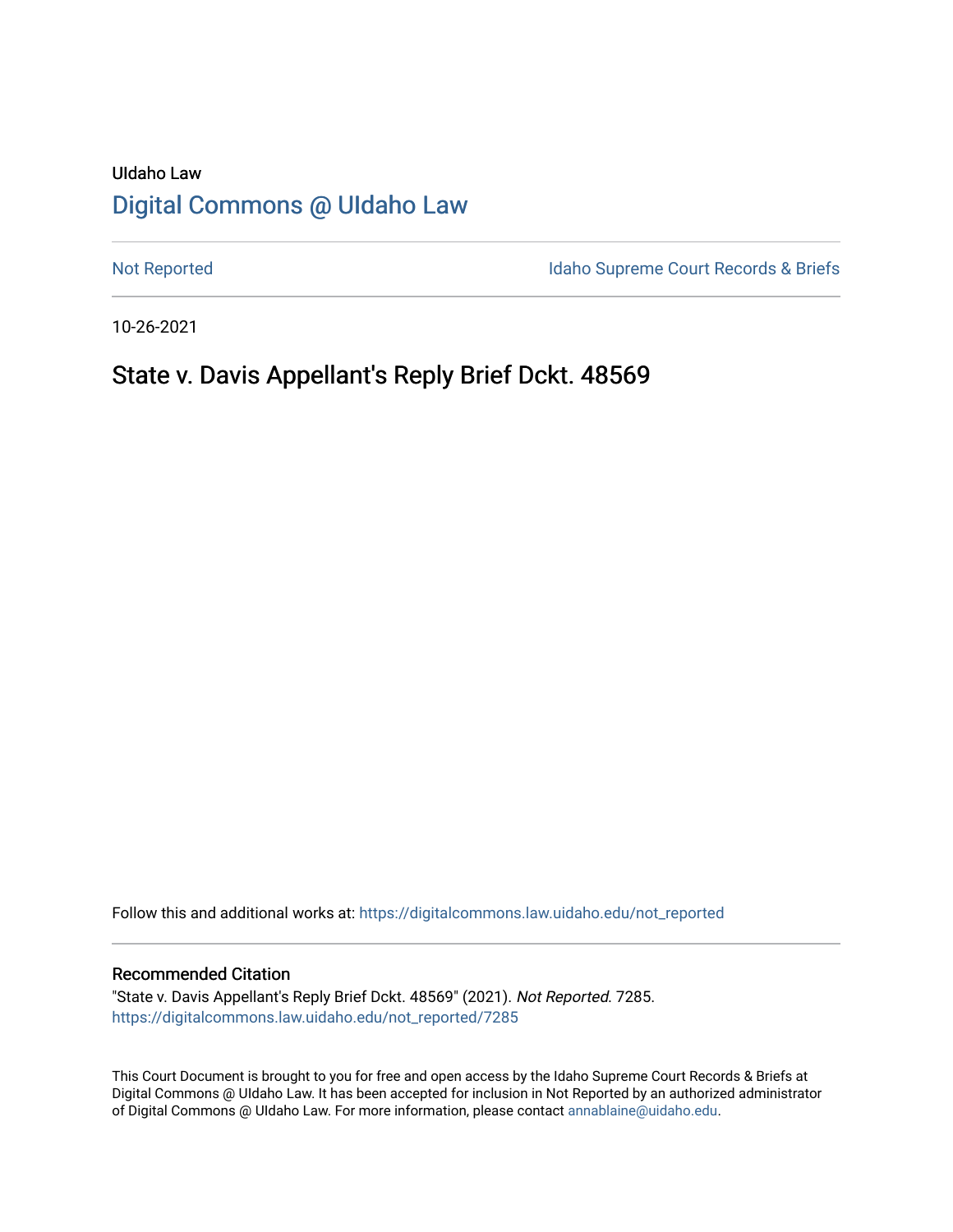Electronically Filed 10/26/2021 8:34 AM Idaho Supreme Court Melanie Gagnepain, Clerk of the Court By: Brad Thies, Deputy Clerk

ERIC D. FREDERICKSEN State Appellate Public Defender I.S.B. #6555

KILEY A. HEFFNER Deputy State Appellate Public Defender I.S.B. #10999 322 E. Front Street, Suite 570 Boise, Idaho 83702 Phone: (208) 334-2712 Fax: (208) 334-2985 E-mail: documents@sapd.state.id.us

#### IN THE SUPREME COURT OF THE STATE OF IDAHO

| STATE OF IDAHO,       |                               |
|-----------------------|-------------------------------|
| Plaintiff-Respondent, | NO. 48569-2021                |
| V.                    | BOISE COUNTY NO. CR08-19-1091 |
| SHAYNA RELANE DAVIS,  | APPELLANT'S REPLY BRIEF       |
| Defendant-Appellant.  |                               |
|                       |                               |

# STATEMENT OF THE CASE

#### Nature of the Case

On appeal, Ms. Davis asserts the district court abused its discretion by imposing an excessive sentence. In her Appellant's brief, Ms. Davis argued that the district court should have withheld judgment, imposed a suspended sentence, or imposed a lesser sentence, in light of the mitigating factors in her case, including her mental health issues, remorse, lack of a criminal record, and family support.

In its Respondent's brief, the State argued that the district court did not abuse its sentencing discretion, and contended that the mitigating factors in Ms. Davis's case did not warrant a lesser sentence.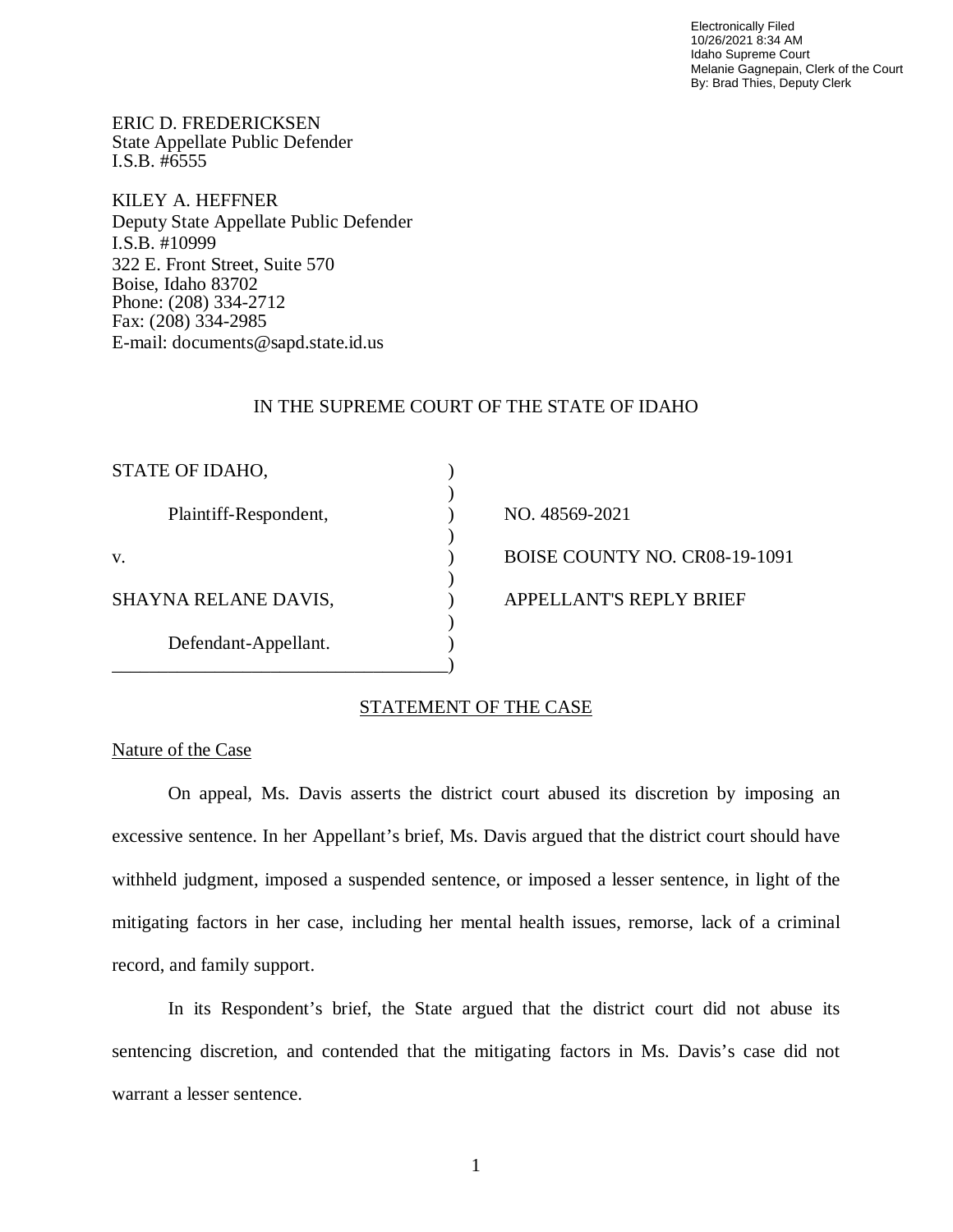This Reply brief is necessary to clarify the facts underlying a statement in the Respondent's brief.

#### Statement of the Facts and Course of Proceedings

Ms. Davis articulated the relevant facts and proceedings in the Appellant's Brief. They are not repeated here, except as necessary to clarify the record.

### ISSUE

Did the district court abuse its discretion when it imposed a unified sentence of fourteen years, with three years fixed, upon Ms. Davis for grand theft?

# ARGUMENT

# The District Court Abused Its Discretion When It Imposed A Unified Sentence Of Fourteen Years, With Three Years Fixed, Upon Ms. Davis For Grand Theft

In this Reply brief, Ms. Davis seeks to clarify the facts underlying one statement in the

Respondent's brief. In the Respondent's brief, the State said:

The district court also considered Davis's expression of remorse. However, the court gave this factor minimal weight because Davis had rationalized and justified her behavior by blaming her ex-husband, her stress, and her mental health for her decision making. The court also correctly concluded that this factor did not change the fact that she had devised and implemented a "sophisticated system" to perpetrate and hide her crimes. The court also noted Davis's choice not to address the court during the sentencing hearing.

(Resp. Br., p.7.) Ms. Davis respectfully disagrees with the State's characterization of the

district court's discussion. With respect to allocution, the district court actually stated:

"Ms. Davis, you have the right to address the court before final sentencing. Is there

anything you'd like to say?" (Tr., p.48, Ls.17-19.) After Ms. Davis said no, (Tr., p. 48,

L.20), the district court proceeded with sentencing. Later, the district court stated: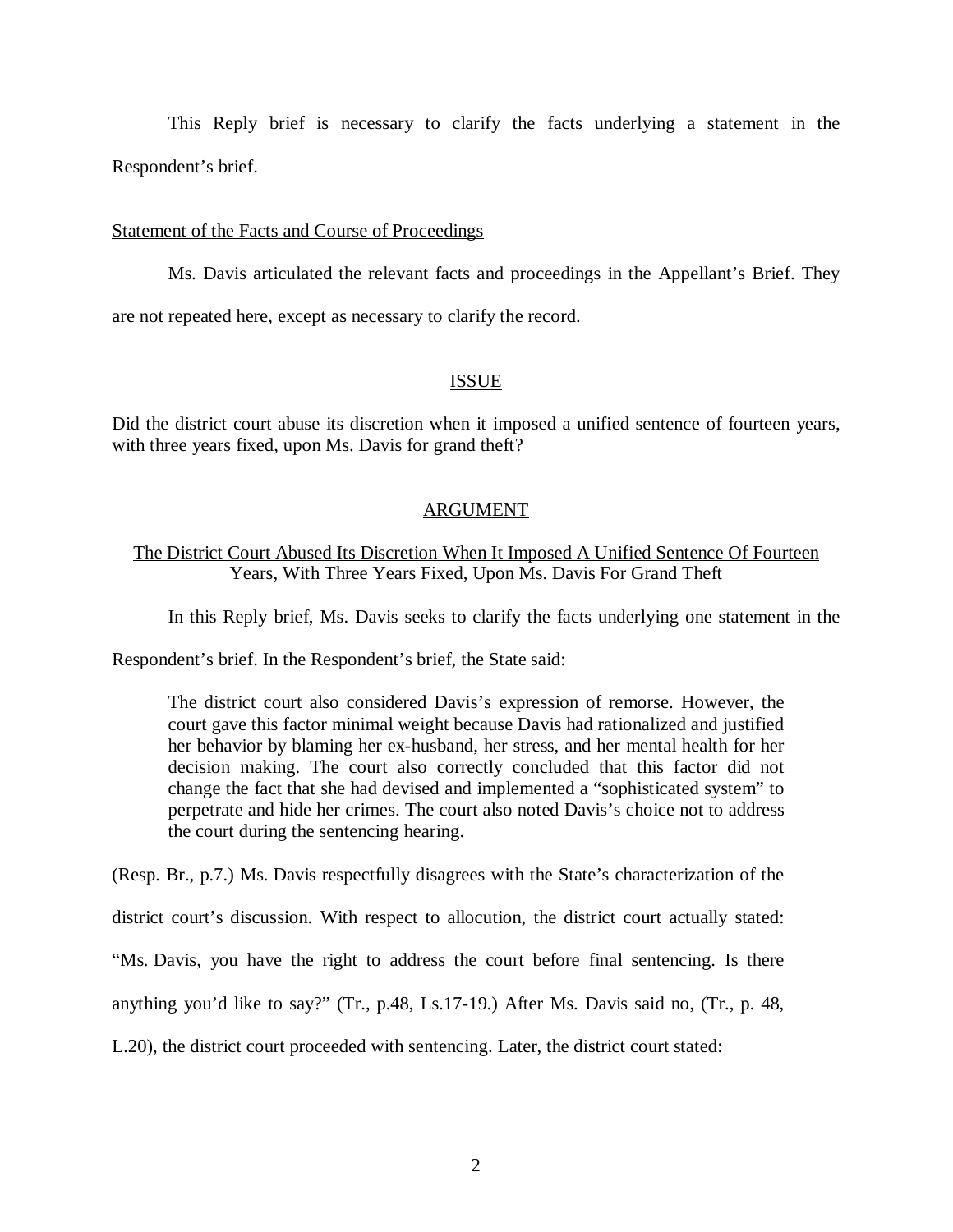I listened carefully to the arguments and the recommendations of counsel. And your own statements, if you had made any, but you basically did make a lot of statements, which were contained in the presentence report. *So I don't hold that against you if you didn't have anything here to say today*.

(Tr., p.51, Ls.12-17 (emphasis added).) As shown above, the district court did not view Ms. Davis's silence at sentencing in a negative light or consider her silence to indicate a lack remorse. Therefore, the State's assertion that the court noted Ms. Davis's choice not to address the court at sentencing, and its implication that Ms. Davis lacked remorse, is incorrect.

Ms. Davis submits that the combination of mitigating factors in her case demonstrates that her sentence of fourteen years, with three years fixed, is objectively unreasonable for the reasons discussed in her Appellant's brief. Ms. Davis therefore submits that the district court did not exercise reason, and thus abused its discretion, by imposing an excessive sentence.

#### **CONCLUSION**

Ms. Davis respectfully requests that her judgment of conviction be vacated and her case be remanded to the district court with an instruction that that judgment be withheld, and that she be placed on probation. Alternatively, Ms. Davis requests her case be remanded to the district court with an order that the imposed sentence be suspended for a period of probation. Alternatively, she requests that this Court reduce her sentence as it deems appropriate.

DATED this 26<sup>th</sup> day of October, 2021.

/s/ Kiley A. Heffner KILEY A. HEFFNER Deputy State Appellate Public Defender